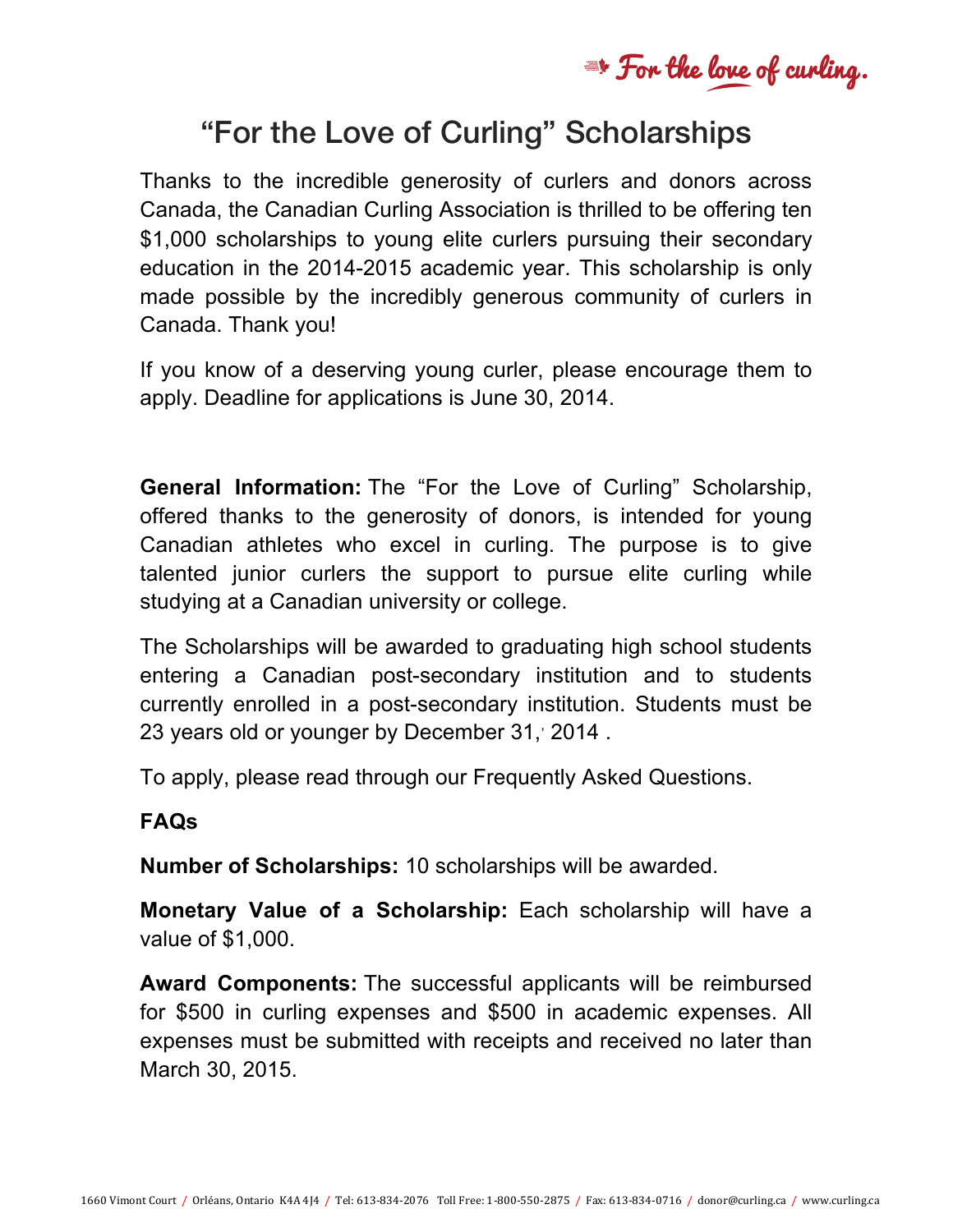## **Criteria for Awarding Scholarship**

Selection will be based upon:

- 1. Curling Achievements, Development and Contributions
- 2. Community Involvement
- 3. Academic Achievement

Emphasis will be placed on athletes who have competed at the provincial/territorial level or higher, and who have maintained a good level of academic standing, while showing a commitment to curling through their involvement in coaching, officiating and/or volunteer activities.

# **ELIGIBILITY**

- Applicant must be a Canadian citizen.
- Applicants must be enrolled full-time for at least two semesters in a Canadian university or college (Fall/Winter/Summer).
	- o Note: Students enrolled at a private post-secondary institution (i.e. private vocational colleges) may not qualify. Each school and application will be individually evaluated. Please contact the Canadian Curling Association before applying if you are unsure if your school qualifies.
- Academic background minimum grade average of 80% or equivalent grade point average (GPA).
- Successful applicants must register on the CTRS for the year of their scholarship.

# **Qualified Expenses:**

Qualified curling expenses include entry fees to curling competitions and curling-related expenses such as league dues, travel, accommodation, medical (chiropractor, massage therapist, physiotherapist, sport psychologist), equipment, training and skills